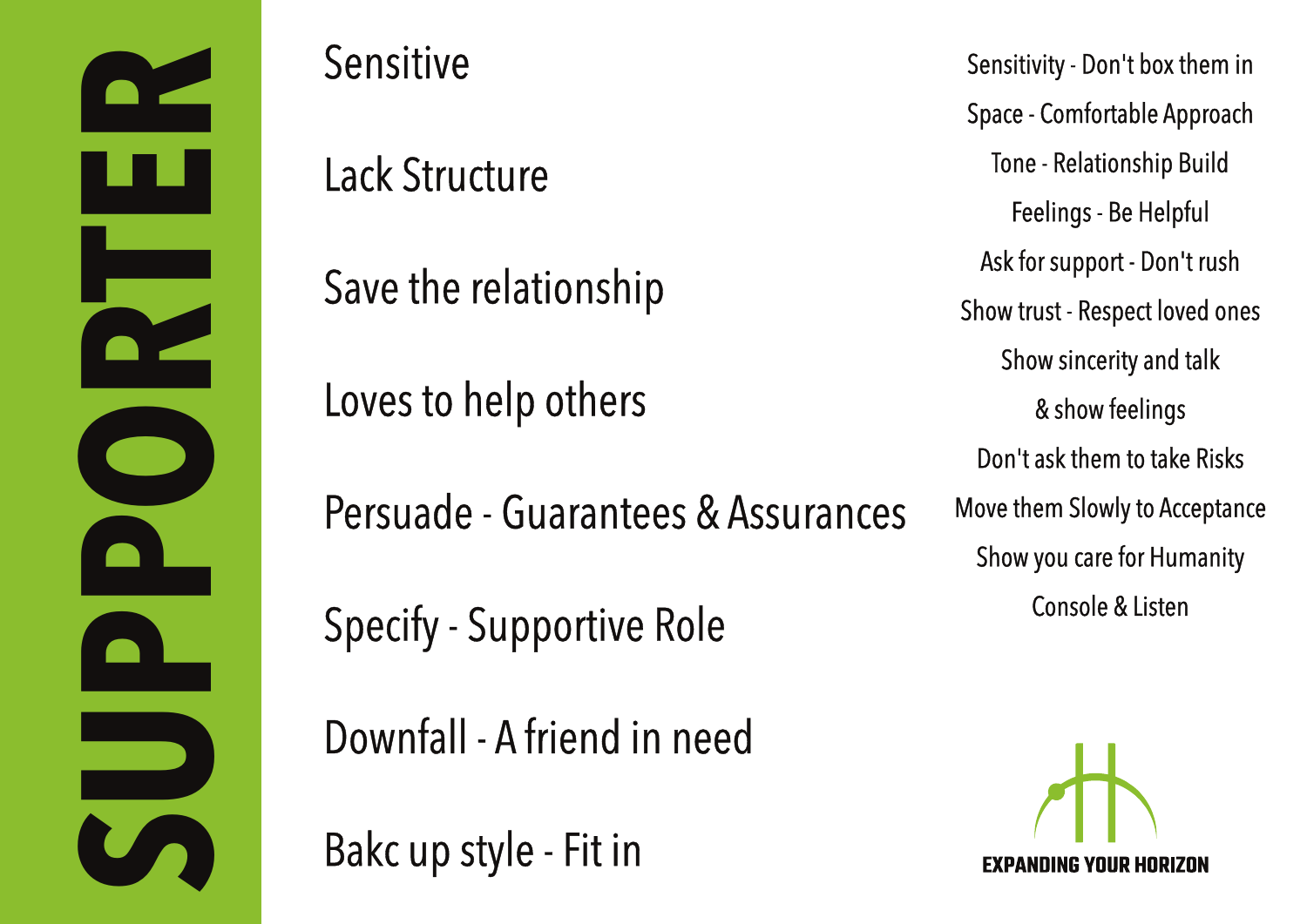

### Provides details

Facts & Data

Save face

### Lack spontaneity

Persuade - Support principles & Specialty - Making a decision can Back up style - Avoid thinking and their principles Acknowledge & work with their principles take forever

Cover the fine points - be accurate be specific - details - deliver quality Do your research - talk savings/security Respect their schedule Ask for their input Don't push them - be friendly Don't be flashy - don't touch Don't embarrass them - don't interrupt Don't change directions once agreed Utilize date/facts/graphs/charts

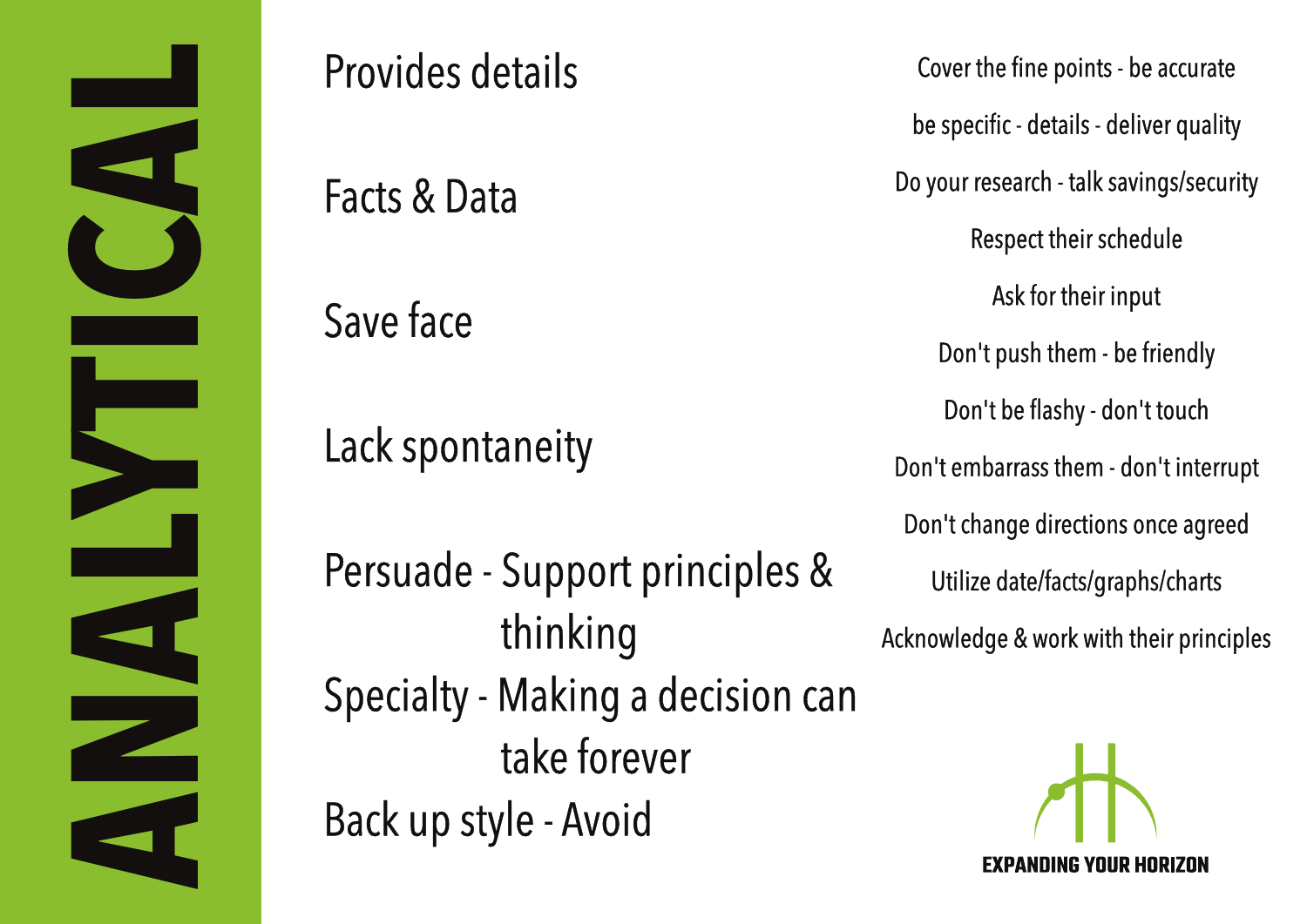

# Loves results

Decision Maker

Save time

Like to be in charge

Persuade - Options & Probabilities Support their conclusions & actions

Talk results - stick to business

Talk profits - don't control

Be concise - use logic

Be clear - summarize

Don't waste their time - hit the high lights

Get to the point - Don't argue

Talk bottom line - strong direct posture

Give options - don't be too chatty

Outline the probabilities - don't get too personal

Specialty - Action now

Downfall - Need to be right

Back up style - My way or the highway